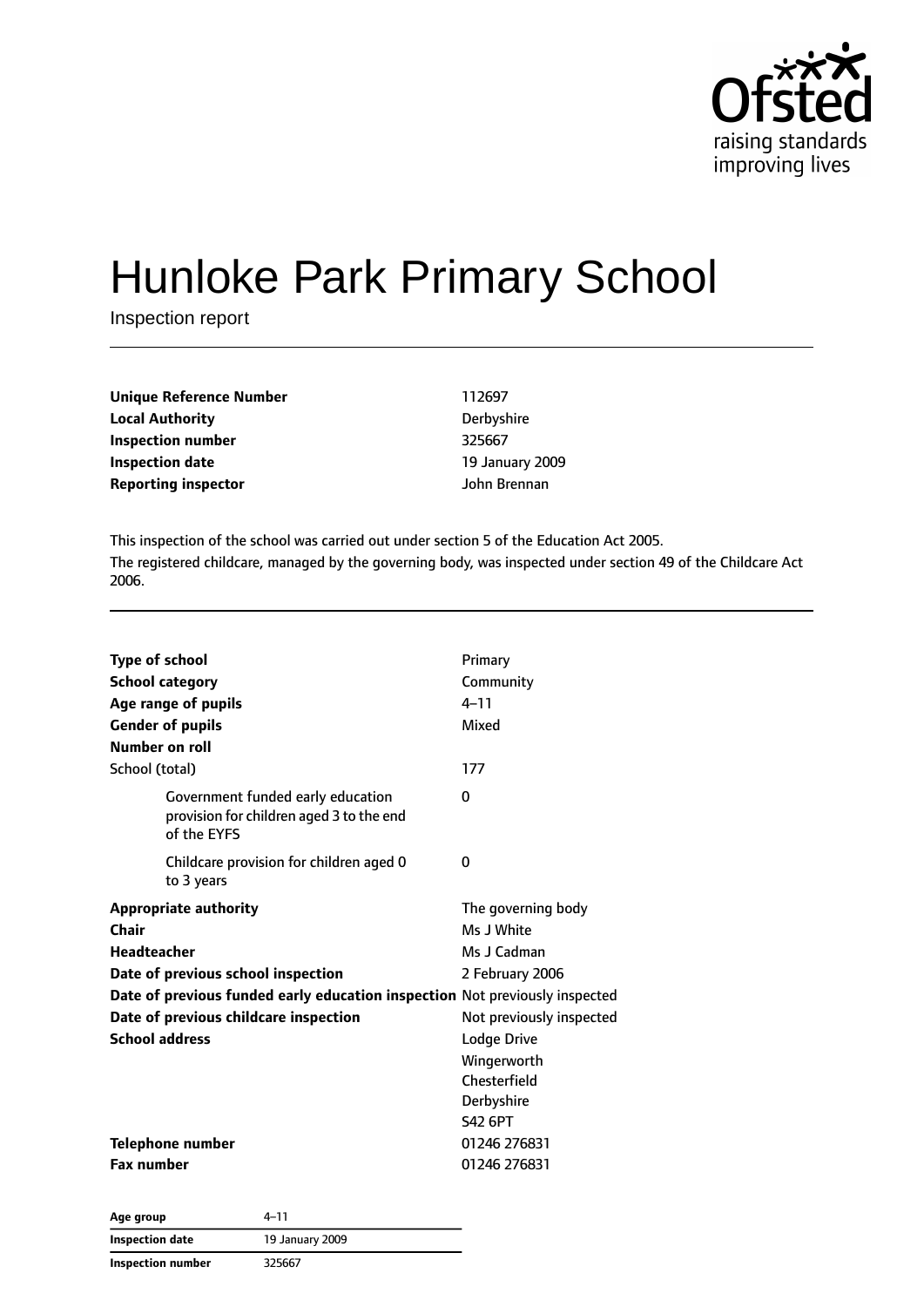.

<sup>©</sup> Crown copyright 2009

Website: www.ofsted.gov.uk

This document may be reproduced in whole or in part for non-commercial educational purposes, provided that the information quoted is reproduced without adaptation and the source and date of publication are stated.

Further copies of this report are obtainable from the school. Under the Education Act 2005, the school must provide a copy of this report free of charge to certain categories of people. A charge not exceeding the full cost of reproduction may be made for any other copies supplied.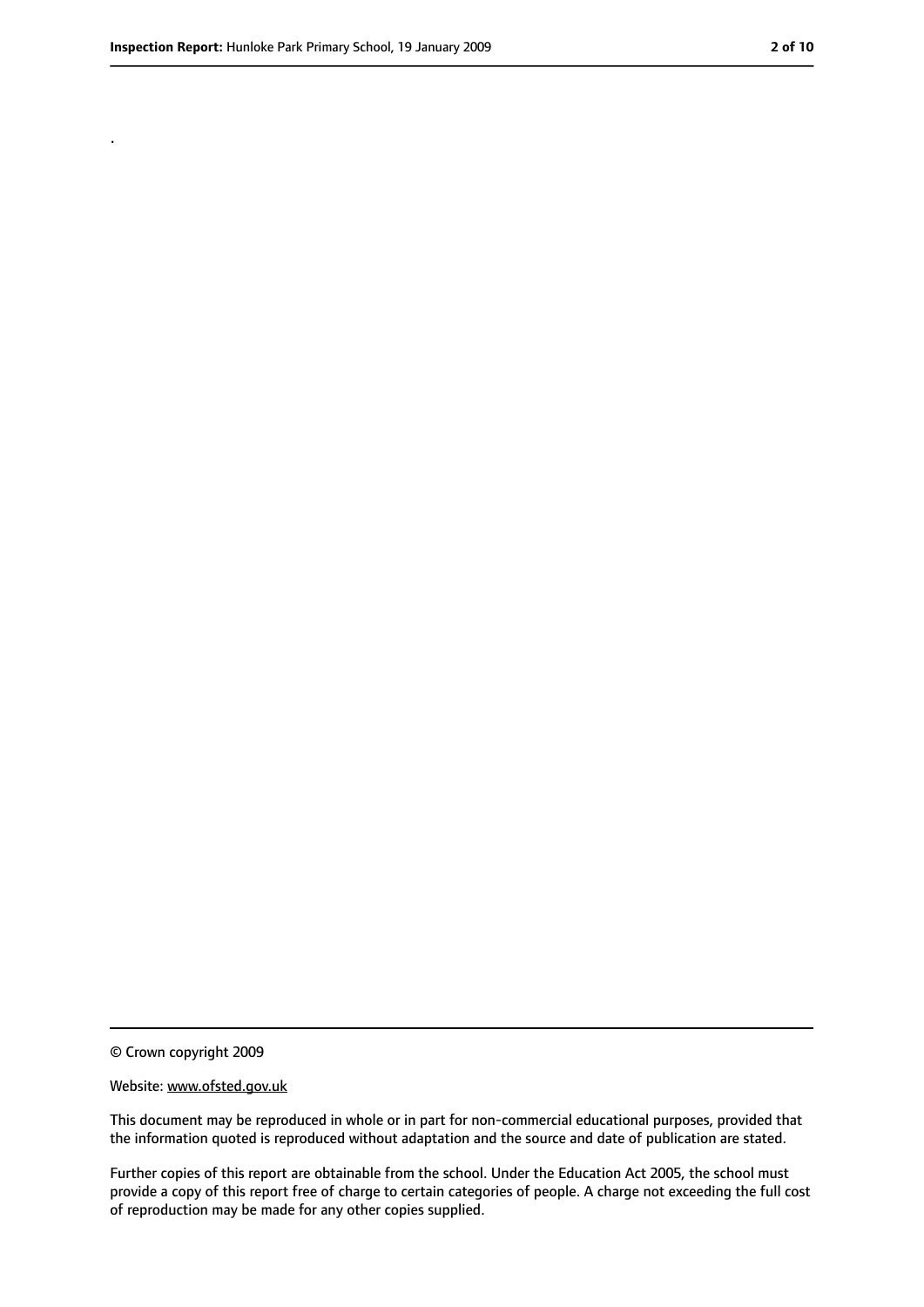# **Introduction**

The inspection was carried out by two Additional Inspectors.

Inspectors evaluated the overall effectiveness of the school and investigated the following issues: the achievement of, and teaching and learning for, higher attaining pupils in Key Stage 1; higher attaining pupils in writing; the quality of provision in the Early Years Foundation Stage (EYFS) and the effectiveness of middle leadership. Other aspects of the school's work were not investigated in detail, but inspectors found no evidence to suggest that the school's own assessments, as given in its self-evaluation, were not justified, and these have been included where appropriate in this report.

### **Description of the school**

The school serves pupils from Wingerworth and the surrounding area. Pupils come from a relatively wide range of social and economic backgrounds. Almost all pupils are of White British heritage. The proportion of pupils who have learning difficulties and/or disabilities is broadly average. Children join the EYFS with skills and abilities that are broadly typical for their age. An independently run pre-school group operates on the school site and was inspected at the same time as the school.

The school has achieved the Bronze Eco award and the Activemark. Shortly after the last inspection a serious fire damaged much of the school. This necessitated an extensive period of temporary accommodation and significant refurbishment and resourcing. A new school building was completed in May 2008.

### **Key for inspection grades**

| Grade 1 | Outstanding  |
|---------|--------------|
| Grade 2 | Good         |
| Grade 3 | Satisfactory |

Grade 4 Inadequate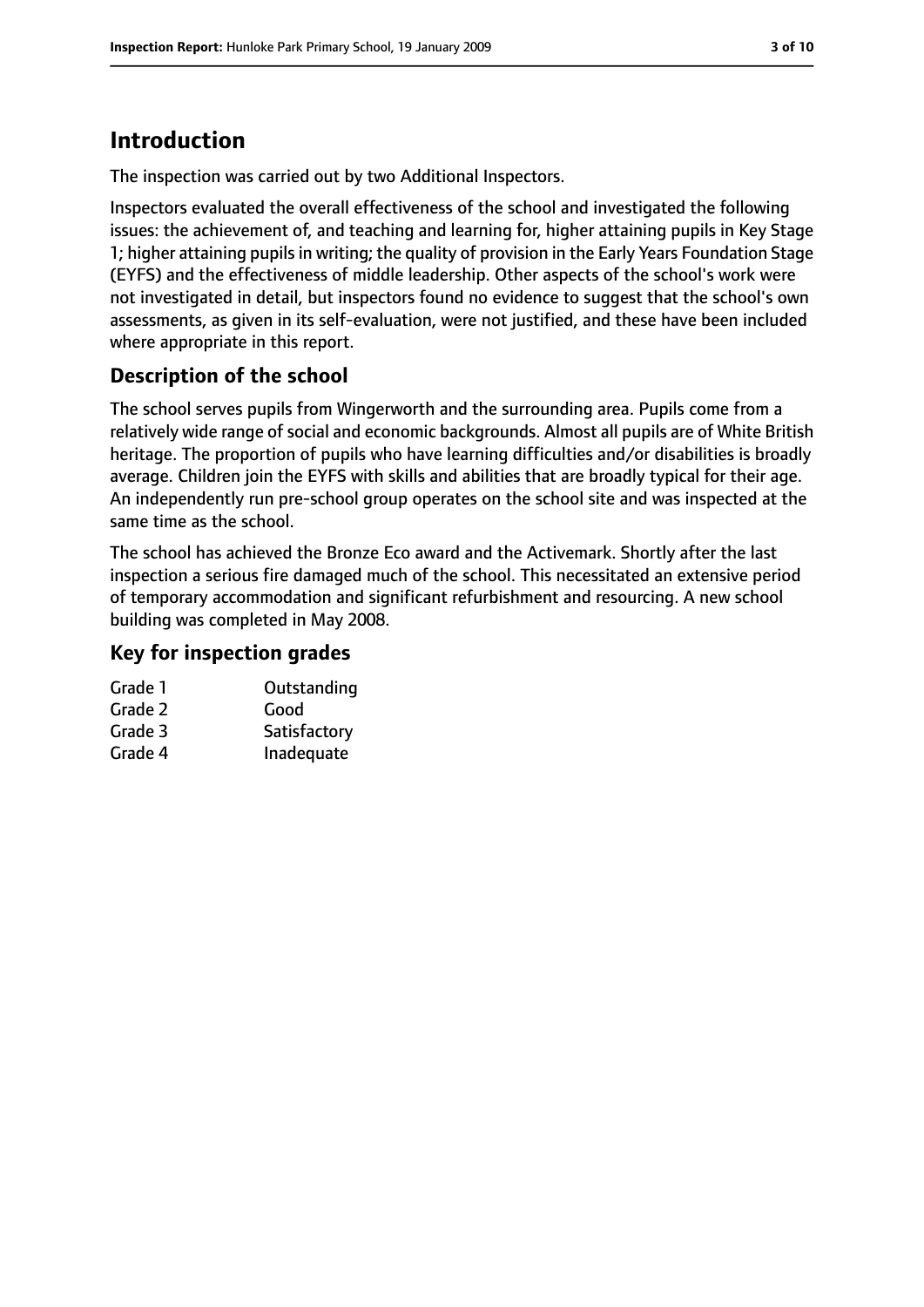### **Overall effectiveness of the school**

#### **Grade: 2**

This is a good school that meets pupils' academic and social needs well. Following a steady start to school life in the EYFS pupils' progress accelerates. Recent improvements to teaching and learning, particularly with regard to higher attaining pupils in Years 1 and 2, are working well. This has led to above average standards in reading, writing and mathematics. Standards at the end of Year 6 have been above average in reading, mathematics and in science for the past two years and more recently have reached this mark in writing. By the end of Year 6, more pupils reach the higher level than at the time of the last inspection. However, progress in the juniors, although good overall, is uneven.

Much of this is due to a few remaining inconsistencies in the quality of teaching and learning. In the main teaching has improved under the prompting of the headteacher who has set about helping staff make learning more active and lessons engaging. Well-targeted training, for example in writing, has helped achieve this so that overall the quality of teaching and learning is good. Consistent strengths in teaching are to be found in the way pupils are managed and their efforts encouraged. As a result, pupils feel good about themselves and about school. For the most part demonstrations and instructions are accurate. This was evident in a mathematics lesson in Year 6, where in response to skilful probing questions by the teacher, pupils combined aspects of number, shape and algebra to devise equations. Such engaging learning, often characterised by pupil as well as adult talk, can often be found elsewhere. However, there are still occasions when pupils do too much listening, work is mundane and is either too hard for some pupils or too easy for others.

Pupils' personal development is good. Their positive attitudes and behaviour help them to make the most of school life. Attendance rates compare favourably with similar schools and are above average. Pupils work and play well together. They demonstrate a good understanding of how to live a healthy and active life. Pupils readily take responsibility for their school and are active in the local community. Links with Uganda have been intelligently devised to 'help children learn from each other.' For example, homemade games and their instructions from both cultures were made and swapped. All of this helps pupils gain an understanding of society and a personal sense of rights and responsibility. Work on the Eco award adds a further environmental dimension to this and pupils are well versed in how to make the school run as efficiently as possible. Although pupils' spiritual, moral, social and cultural development is good, their knowledge of life in multi-cultural Britain is largely restricted to an understanding of religious faiths. Nevertheless, they acquire many of the personal and academic skills needed for the next stage of education.

The good quality of the school's curriculum, aided by the new building, and the good quality of care, support and guidance play a key role in this. A thorough programme for pupils' personal development helps pupils understand how to stay safe. Enrichment of the curriculum is strong and is a key reason why pupils say they enjoy school. The increased access to learning musical instruments and to using computers has added to what the school can offer pupils. Procedures for safeguarding pupils' meets current government guidelines. The needs of those who find learning more difficult are carefully considered and these pupils achieve well. The strengthening of the system to track pupils' progress provides individual teachers and school leaders with valuable information. In the main, this is used well to keep progress and pupil grouping under review and to devise strategies to boost underachievement. Suitably challenging improvement goals are set and often met. In many instances assessment guides subsequent teaching, which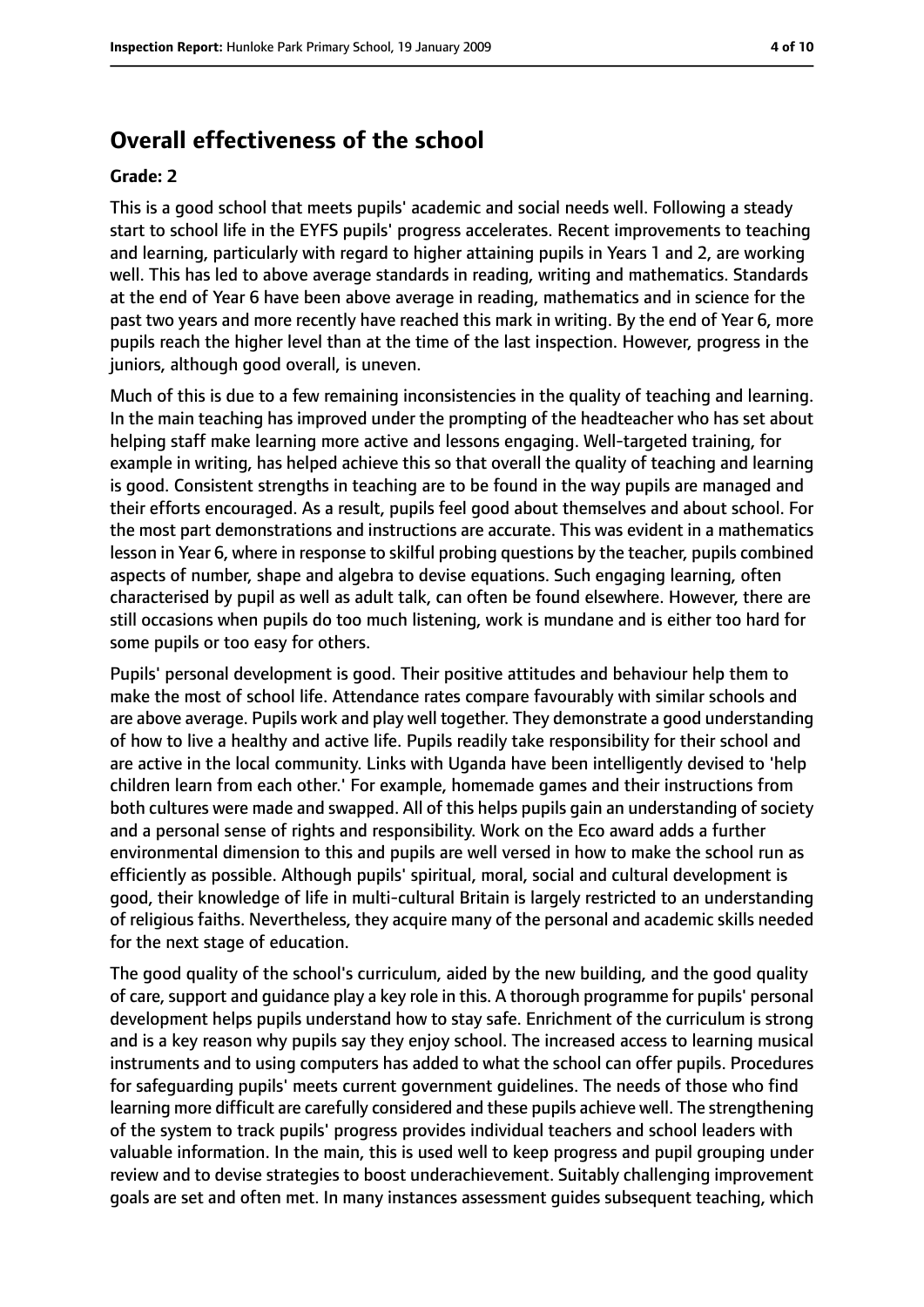in turn gives pupils a good idea of how to improve their work. Pupils in Year 1, for example, eagerly pointed out key success criteria as they researched and produced their own non-fiction writing.

Leadership and management is good. The headteacher, as well as managing the trauma of the major fire, which occurred shortly after her appointment, has put into practice a clear vision of the school. Staff, governors and pupils have responded well to this. Parents are happy with the school. The school's own survey of parental views has led to a strengthening of the way it communicates with parents, the establishment of a website and a text messaging service. However, newsletters are still relatively infrequent. Recently, much of the responsibility for leading and managing change lay with the headteacher. The appointment of a deputy headteacher and the reassigning of the leadership roles, particularly at Key Stage 1, have led to a more even spread of responsibilities. The school has a good understanding of its strengths and weaknesses. Priorities for improvement are pertinent and action plans to take these forward well written. Training is used to good effect and staff are increasingly involved in monitoring and evaluating the work of the school. The governing body is very supportive of the school. It has been proactive in helping the school through the new build and in devising financial plans. Training for new governors is underway and they are beginning to hold the school to account for performance. Even though it has been through a difficult period due to the fire, the school has improved well since the last inspection and is well aware of the next steps in its future development. This, together with the increasing breadth of leadership, give it good capacity to improve further.

### **Effectiveness of the Early Years Foundation Stage**

#### **Grade: 3**

Children enter the school with achievements that are broadly typical for their age. They make satisfactory progress so in most instances they enter Year 1 having met expected goals. The children are happy and their behaviour is good. Even though some have only recently joined the school, they are well settled into school routines. Suitable assessment procedures are in place and the safety of the children is promoted well. Adults provide them with an appropriate balance of teacher-led and child- led activities. It is early days when it comes to making full use of the newly built outdoor learning area. Planning, particularly daily planning, does not take full account of children's differing abilities. This leads to lack of challenge, particularly for higher attaining children, and especially in tasks they choose to do for themselves. In turn, interventions by adults have a greater sense of purpose in teacher-led than child-led activities. There have been some noteworthy improvements in recent times reflecting satisfactory leadership and management. For example, in response to an identified weakness, a more structured approach to the teaching of reading is having an impact on raising pupils' achievements in reading and in turn writing. However, significant staff absence has meant that change has not been as rapid or as widespread as in other parts of the school. Partnerships with the pre-school group and parents to help them become fully involved in their children's learning are at an early stage of development.

### **What the school should do to improve further**

■ Improve provision and outcomes further in the EYFS by improving the quality of teaching and learning in independent activities, by making full use of the outdoor learning area and by developing more widespread partnerships with the pre-school and parents.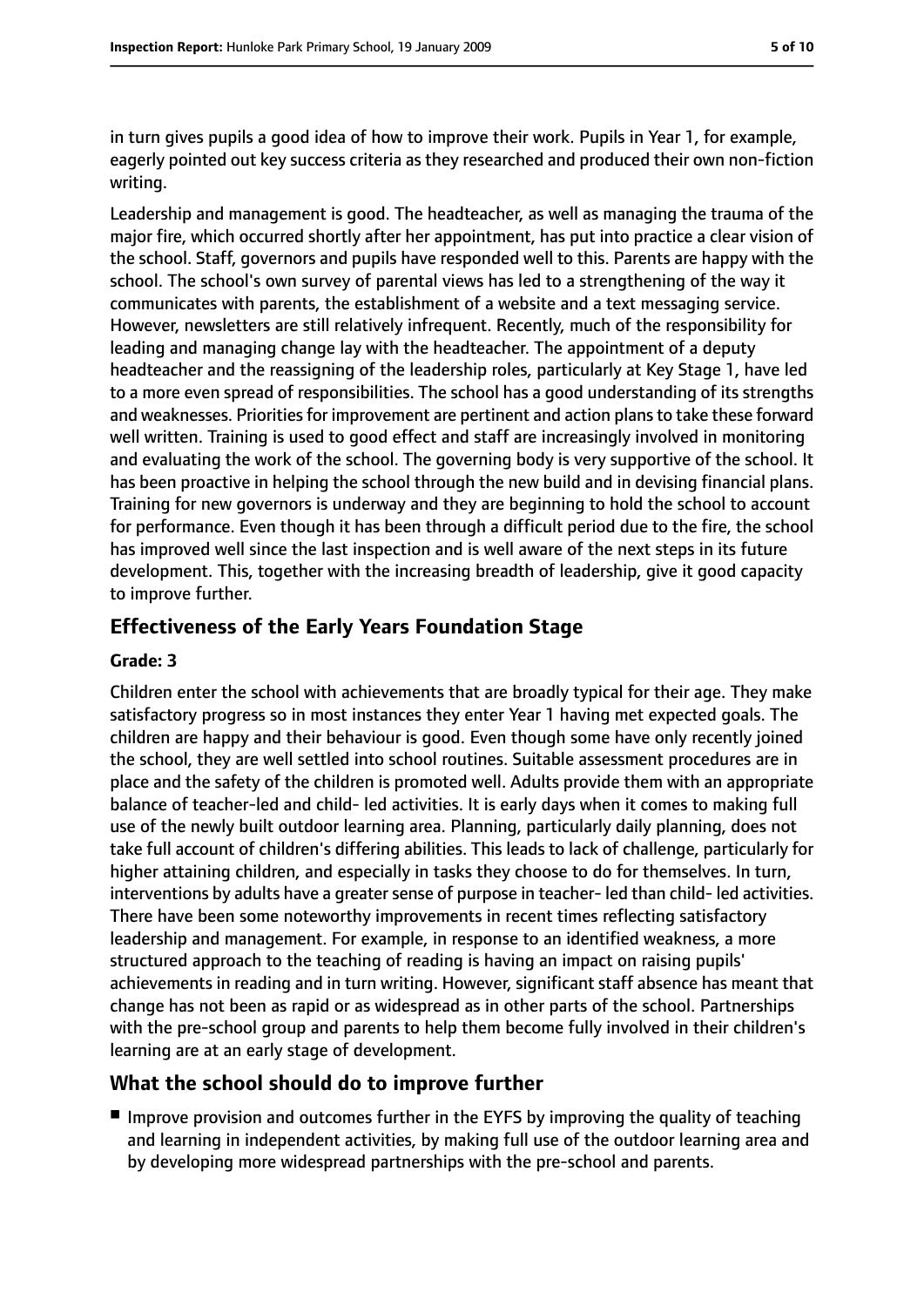■ Ensure that all teaching involves pupils more in questioning and sets them interesting work that is matched to their differing abilities.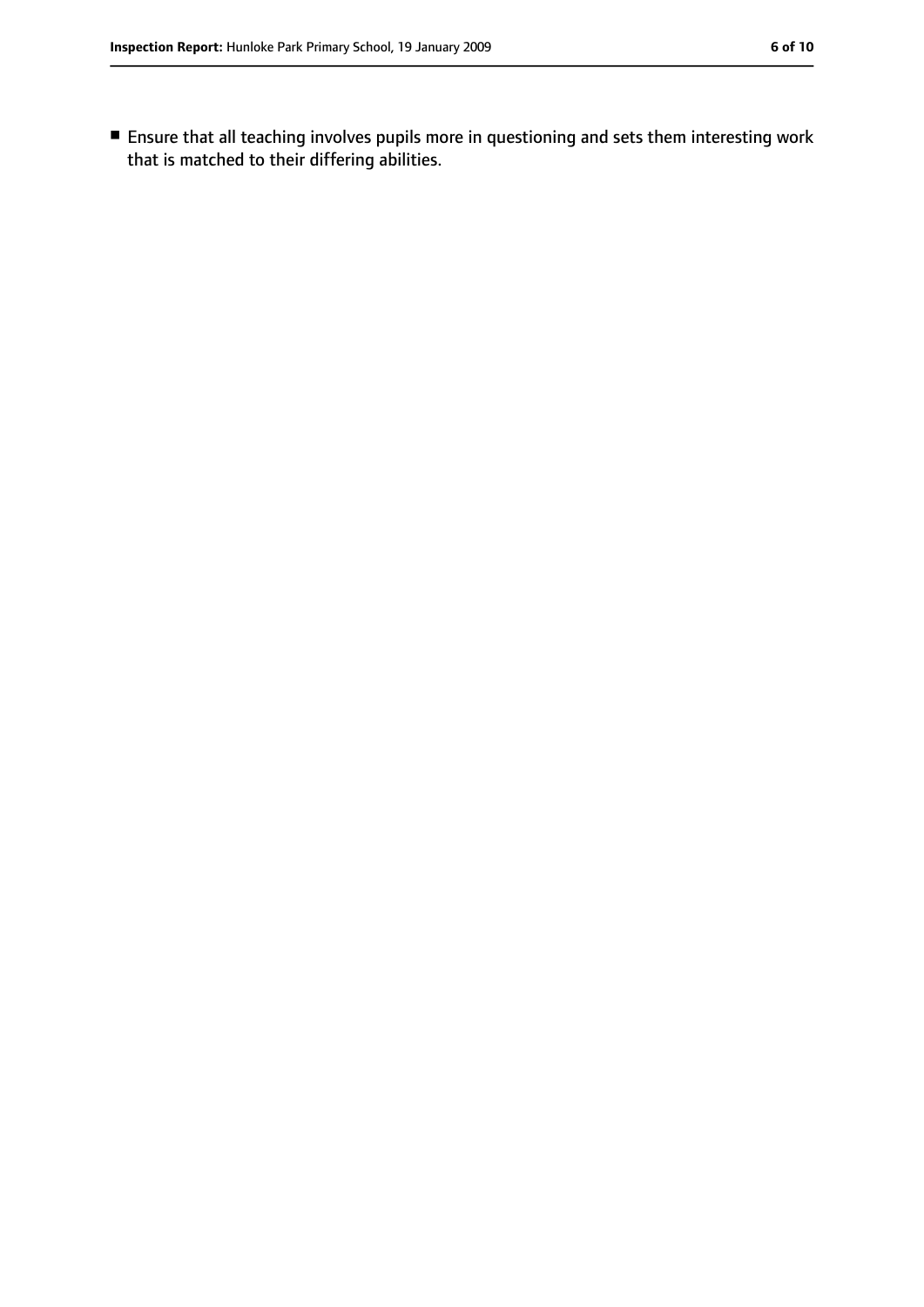**Any complaints about the inspection or the report should be made following the procedures set out in the guidance 'Complaints about school inspection', which is available from Ofsted's website: www.ofsted.gov.uk.**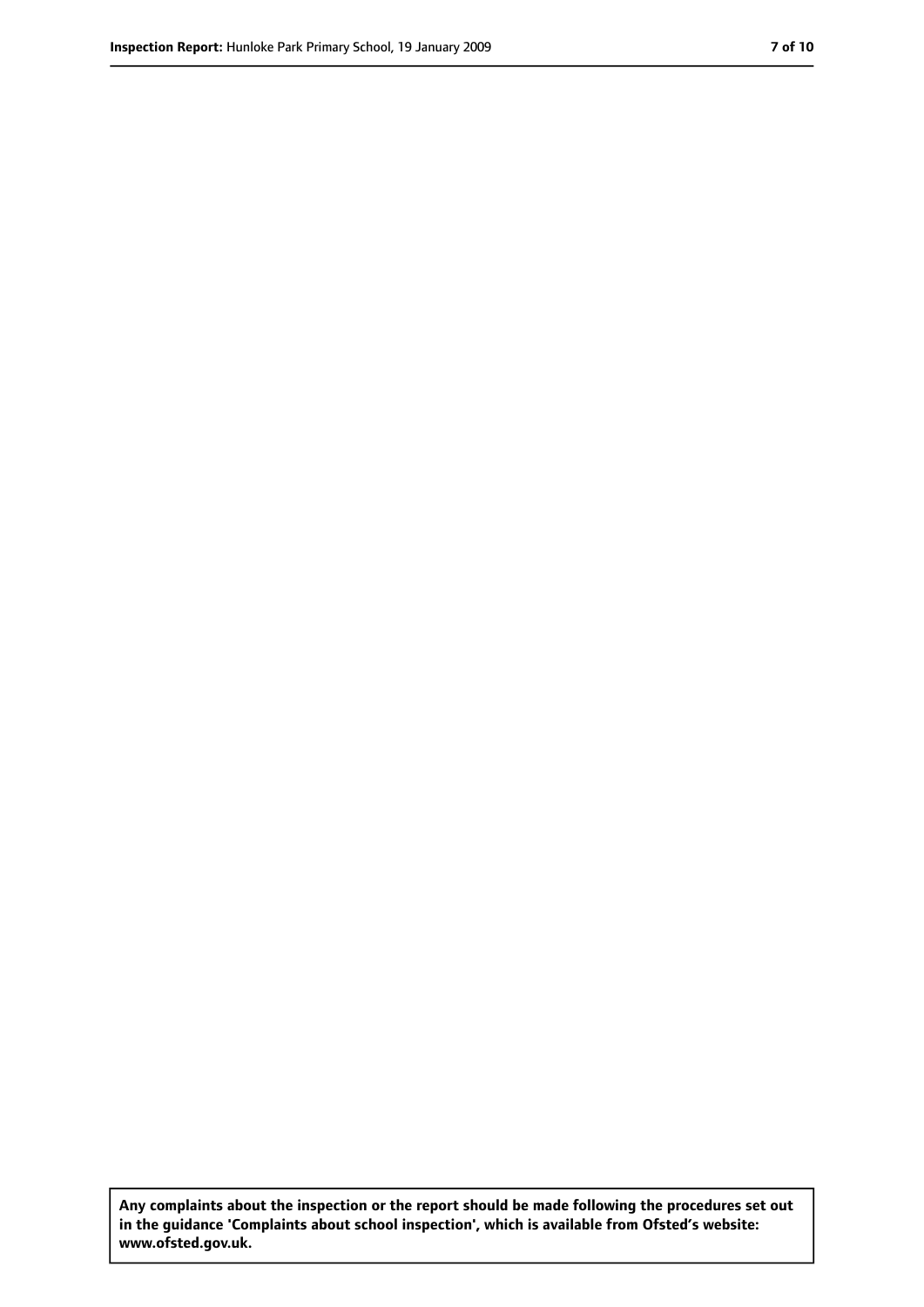# **Inspection judgements**

| $^{\prime}$ Key to judgements: grade 1 is outstanding, grade 2 good, grade 3 satisfactory, and | <b>School</b>  |
|------------------------------------------------------------------------------------------------|----------------|
| arade 4 inadequate                                                                             | <b>Overall</b> |

### **Overall effectiveness**

| How effective, efficient and inclusive is the provision of<br>education, integrated care and any extended services in meeting the<br>needs of learners? |     |
|---------------------------------------------------------------------------------------------------------------------------------------------------------|-----|
| Effective steps have been taken to promote improvement since the last<br>inspection                                                                     | Yes |
| How well does the school work in partnership with others to promote learners'<br>well being?                                                            | 3   |
| The capacity to make any necessary improvements                                                                                                         |     |

### **Effectiveness of the Early Years Foundation Stage**

| How effective is the provision in meeting the needs of children in the<br><b>EYFS?</b>       |  |
|----------------------------------------------------------------------------------------------|--|
| How well do children in the EYFS achieve?                                                    |  |
| How good are the overall personal development and well-being of the children<br>in the EYFS? |  |
| How effectively are children in the EYFS helped to learn and develop?                        |  |
| How effectively is the welfare of children in the EYFS promoted?                             |  |
| How effectively is provision in the EYFS led and managed?                                    |  |

### **Achievement and standards**

| How well do learners achieve?                                                                               |  |
|-------------------------------------------------------------------------------------------------------------|--|
| The standards <sup>1</sup> reached by learners                                                              |  |
| How well learners make progress, taking account of any significant variations<br>between groups of learners |  |
| How well learners with learning difficulties and/or disabilities make progress                              |  |

<sup>&</sup>lt;sup>1</sup>Grade 1 - Exceptionally and consistently high; Grade 2 - Generally above average with none significantly below average; Grade 3 - Broadly average to below average; Grade 4 - Exceptionally low.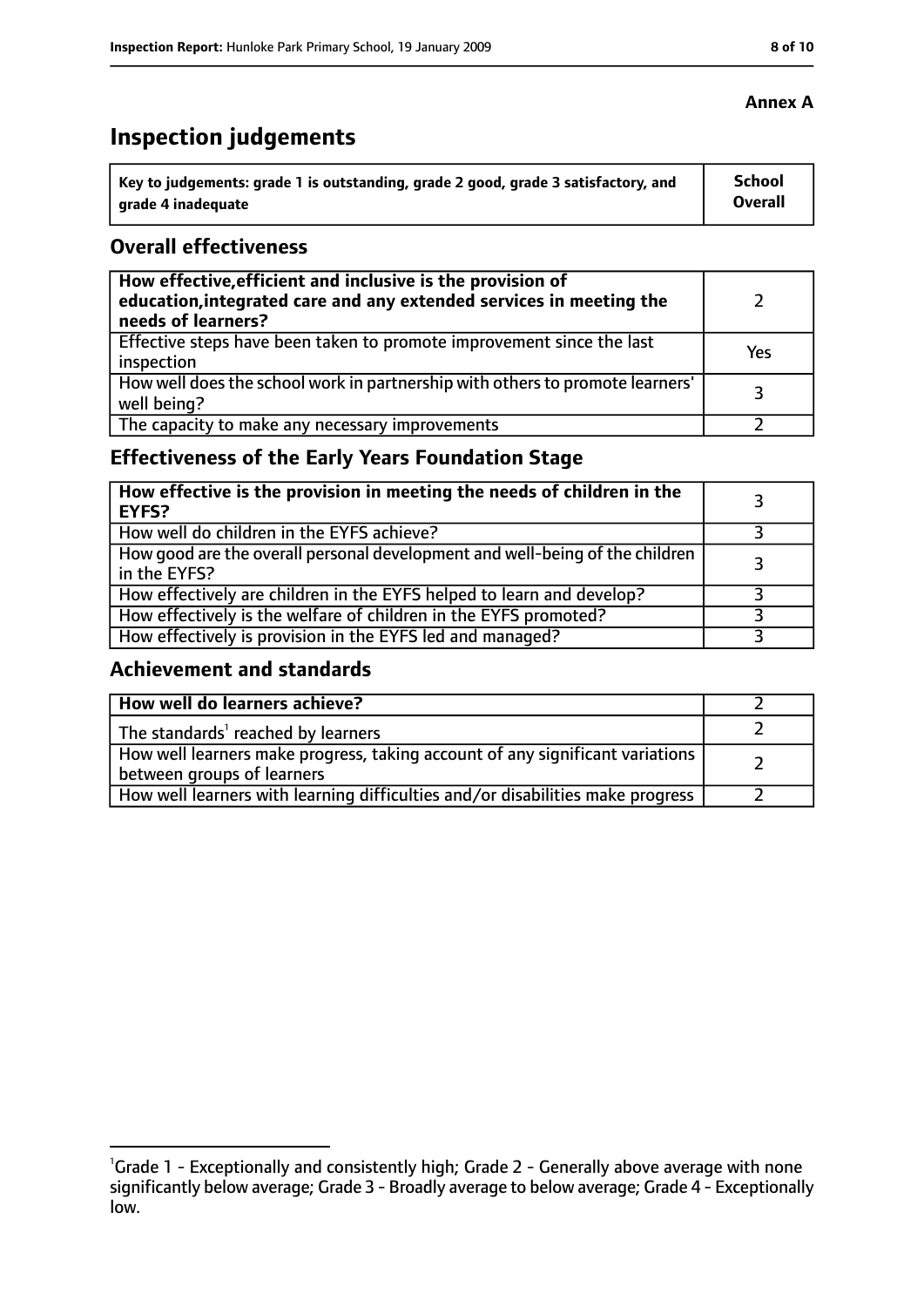### **Personal development and well-being**

| How good are the overall personal development and well-being of the<br>learners?                                 |  |
|------------------------------------------------------------------------------------------------------------------|--|
| The extent of learners' spiritual, moral, social and cultural development                                        |  |
| The extent to which learners adopt healthy lifestyles                                                            |  |
| The extent to which learners adopt safe practices                                                                |  |
| The extent to which learners enjoy their education                                                               |  |
| The attendance of learners                                                                                       |  |
| The behaviour of learners                                                                                        |  |
| The extent to which learners make a positive contribution to the community                                       |  |
| How well learners develop workplace and other skills that will contribute to<br>their future economic well-being |  |

# **The quality of provision**

| How effective are teaching and learning in meeting the full range of<br>learners' needs?              |  |
|-------------------------------------------------------------------------------------------------------|--|
| How well do the curriculum and other activities meet the range of needs and<br>interests of learners? |  |
| How well are learners cared for, quided and supported?                                                |  |

### **Leadership and management**

| How effective are leadership and management in raising achievement<br>and supporting all learners?                                              |     |
|-------------------------------------------------------------------------------------------------------------------------------------------------|-----|
| How effectively leaders and managers at all levels set clear direction leading<br>to improvement and promote high quality of care and education |     |
| How effectively leaders and managers use challenging targets to raise standards                                                                 |     |
| The effectiveness of the school's self-evaluation                                                                                               |     |
| How well equality of opportunity is promoted and discrimination eliminated                                                                      |     |
| How well does the school contribute to community cohesion?                                                                                      |     |
| How effectively and efficiently resources, including staff, are deployed to<br>achieve value for money                                          |     |
| The extent to which governors and other supervisory boards discharge their<br>responsibilities                                                  |     |
| Do procedures for safeguarding learners meet current government<br>requirements?                                                                | Yes |
| Does this school require special measures?                                                                                                      | No  |
| Does this school require a notice to improve?                                                                                                   | No  |